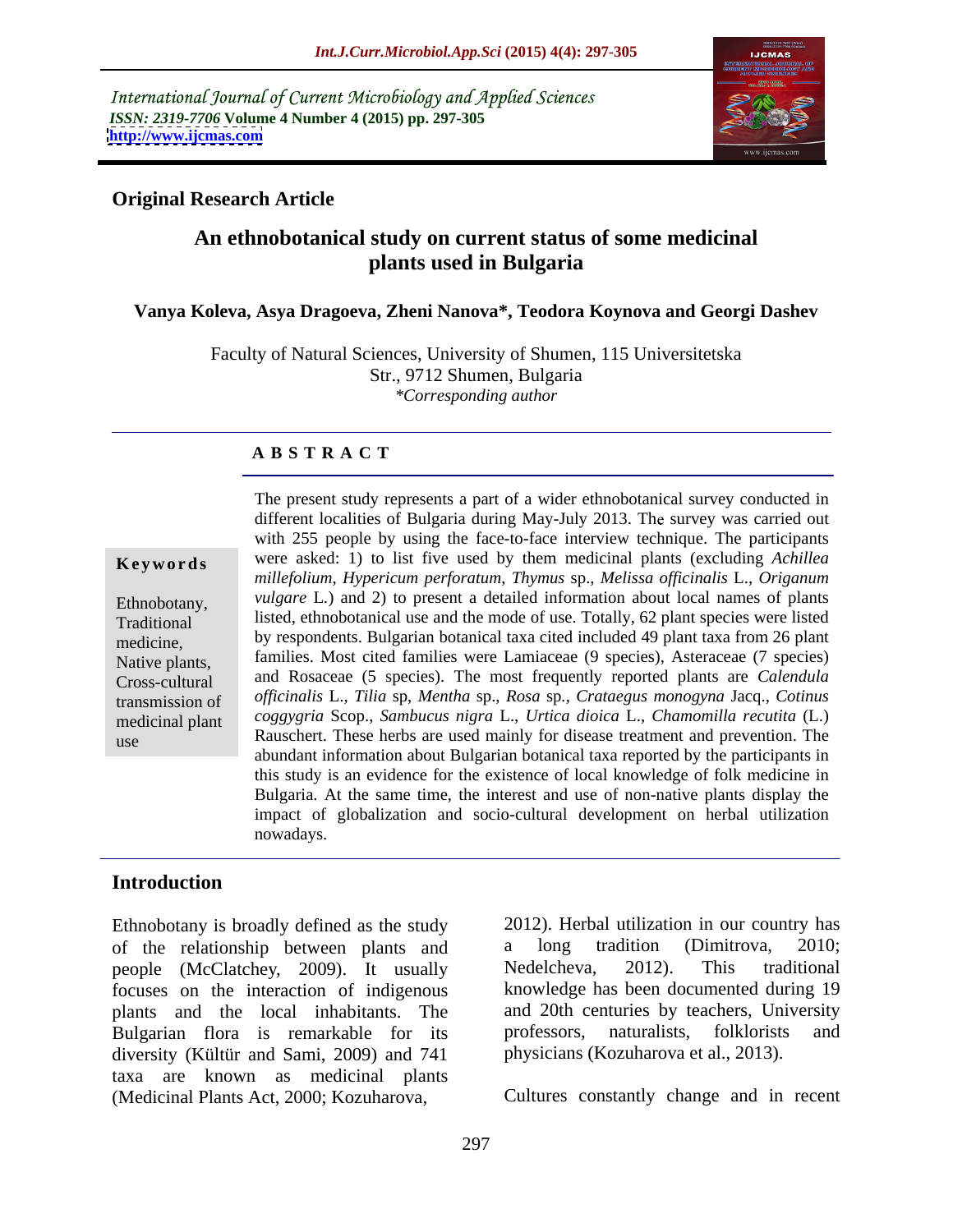decades the rate of change has accelerated drastically (Heinrich 2003). Results of studies worldwide alarmed that traditional knowledge is dwindling rapidly (Ceuterick, 2008; Pirker, 2012; Akaydin et al. 2013). Different factors have impact on plant utilization: increasingly globalized society, as an educational tool for bachelor students. modernization, migration, easier access to This study is a part of wider survey on health services etc. (Akaydin et al. 2013). current status of medicinal plant knowledge The current state of traditional knowledge in in Bulgaria. Some herbs as *Achillea* Bulgaria also is a object of interest for *millefolium*, *Hypericum perforatum*, *Thymus* national and foreign scientists (Ivancheva sp., *Melissa officinalis* L. and *Origanum* and Stantcheva, 2000; Ploetz, 2000; *vulgare* L. are commonly used in Bulgaria*.* Leporatti and Ivancheva, 2003; Ploetz and In present study the participants were asked: Orr, 2004; Kültür and Sami, 2009; De Boer, 1) to list five used by them medicinal plants 2010; Bertsch, 2011; Kozuharova et al., (excluding the abovementioned herbs) and 2013). Such ethnobotanical studies ensure 2) to present detailed information about updating data concerning knowledge about local names of plants listed, ethnobotanical herbal medicine in Bulgaria.

In the past, ethnobotanical research was **Materials and Methods** predominately a survey of the plants used by villagers (Choudhary, 2008). The most This survey was carried out in different ethnobotanical studies frequently report on areas of Bulgaria during May-July 2013 by the most important plant families based on a using the face-to-face interview technique as simple count of species used as medicine described in similar studies (Akaydin, 2013; (McClatchey, 2009; Colombo, 2012; Seid, 2013). The researchers and Weckerle, 2012). Beginning in the 20th Ethnobotany Club student members (Faculty century, the field of ethnobotany of Natural Sciences, University of Shumen, experienced a shift from the raw compilation Bulgaria) carried out the survey. The of data to a greater methodological and conceptual reorientation. This is also the ethnobotanical survey. The interviewed beginning of academic ethnobotany beople were chosen randomly. The (Choudhary, 2008). Today the field of ethnobotany requires a variety of skills: accepted to participate in the interview were botanical training for the identification and determined. Then the participants were preservation of plant specimens; asked: 1) to list five used by them medicinal anthropological training to understand the plants (excluding *Achillea millefolium*, cultural concepts around the perception of *Hypericum perforatum*, *Thymus* sp*., Melissa* plants; linguistic training, at least enough to *officinalis* L*.* and *Origanum vulgare* L*.)* and transcribe local terms and understand native 2) to describe the detailed information (local morphology, syntax, and semantics names, ethnobotanical use and the way of (Choudhary, 2008). The university faculties preparation). Descriptive statistic procedures have realized the necessity of introduction of like percentages and frequency distributions new academic curriculum to train their students and also identify the new

collaborative research areas in different sectors (Dangol, 2011).

Taking into consideration the abovementioned, one of the purposes of our project was to use the ethnobotanical survey (excluding the abovementioned herbs) and 2) to present detailed information about use and the mode of use.

# **Materials and Methods**

Seid, 2013). The researchers and of Natural Sciences, University of Shumen, Bulgaria) carried out the survey. The students were trained to conduct an people were chosen randomly. The demographic features of the people who are used for analyzing the data.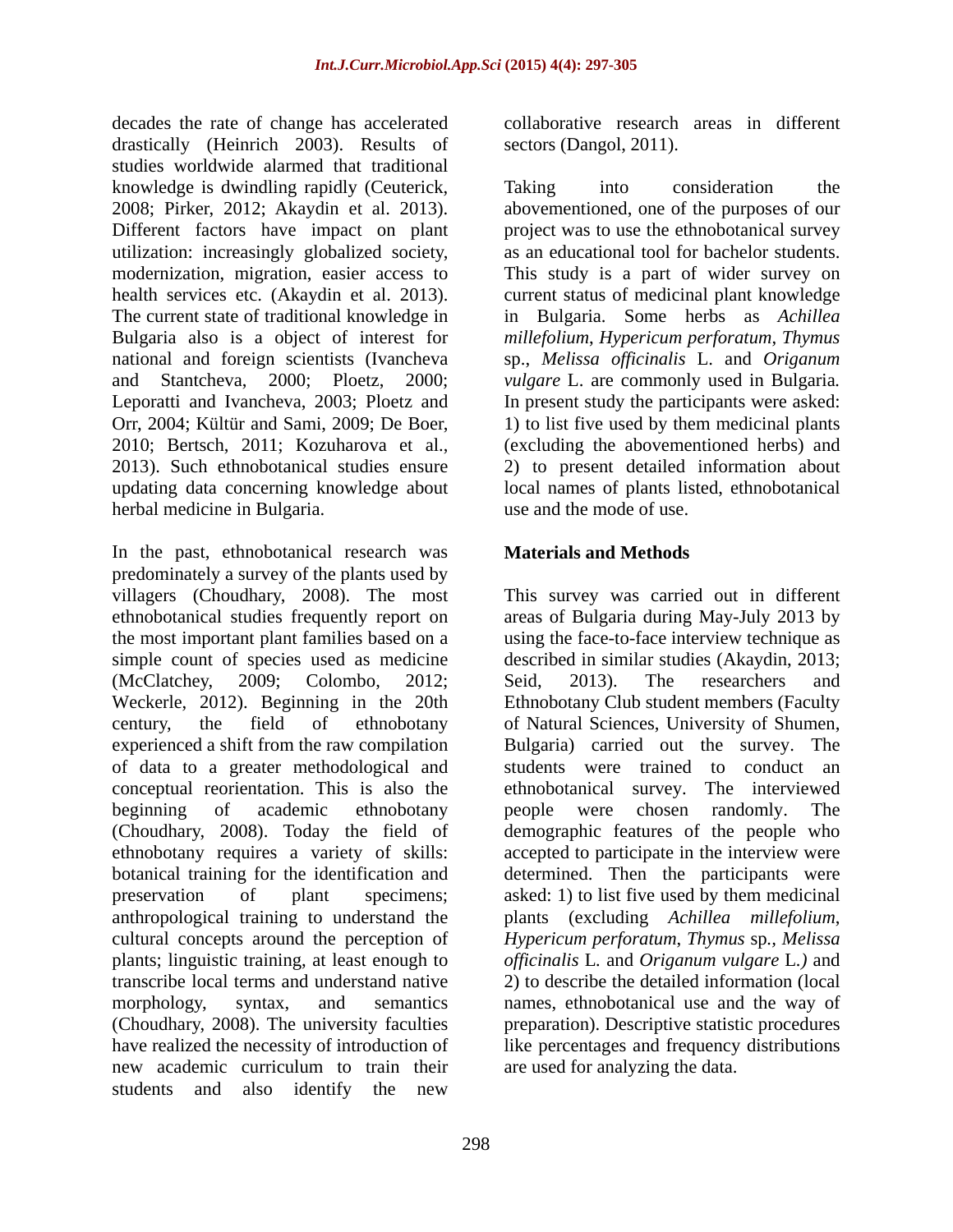Interviews with 255 people were conducted. Among them, 224 were interviewed by Ethnobotany club members. The whole projects was aimed to 1) to detect current *coggygria* Scop. (smradlika), *Sambucus*  status on herbs and herbal medicine *nigra* L. (svirchovina/buz), Urtica did<br>utilization in Bulgaria and 2) to collect (kopriva), *Chamomilla recutita* utilization in Bulgaria and 2) to collect (kopriva), *Chamomilla recutita* (L.) ethnobotanical data on five commonly used plants (*Achillea millefolium*, *Hypericum perforatum*, *Thymus* sp., *Melissa officinalis* L. and *Origanum vulgare* L.). Then the same plants were mentioned to be used in participants were questioned to list five other recent studies in Bulgaria (Ploetz, participants were questioned to list five other recent studies in Bulgaria (Ploetz, other medicinal plants and to describe 2000; Kültür and Sami, 2009; Bertsch, 2011; other medicinal plants and to describe detailed information (local names, Kozuharova et al., 2013). ethnobotanical use and the way of preparation). This paper is focused on the **Result and Discussion** Vacanosis (Vacanosis) (Contour Contour frequently mentioned plants<br>Characteristics (Contour Contour Contour Contour Contour Contour Contour Contour Contour Contour Contour Contour Contour Contour C

All the quoted botanical taxa ( $n = 62$ ), their local names and traditional uses are reported below. Bulgarian botanical taxa cited by respondents are presented in Table 1. Totally 49 plants were reported during the study. They belong to 26 families. Most often cited families were Lamiaceae (9 Rosaceae (5 species) (Fig. 1). The same families were reported to be most often used nowadays in the traditional way of healing in Bulgaria in other study (Kozuharova et.

Bulgarians have been used medicinal plants information. The book "Canon Prayer to St. of species that are traditional medicine.<br>
Ivan Rilski and Medicinal Text" (1845) was Vandebroek and Balick (2012) also reported Ivan Rilski and Medicinal Text" (1845) was a part of the Bulgarian early printed literature heritage. It is a matter of interest to compare current results with old recipes presented in this book. The most frequently cited plants in this old book were Asteraceae (Compositae), Fabaceae (Leguminosae) and

**Result and Discussion** Nine most frequently mentioned plants (pointed by more than 10 respondents) were *Calendula of icinalis* L. (neven). *Tilia* sp*.* (lipa), *Mentha* sp. (menta), *Rosa* sp*.* (shipka) *Crataegus monogyna* Jacq. (glog), *Cotinus nigra* L. (svirchovina/buz), *Urtica dioica* L. (kopriva), *Chamomilla recutita* (L.) Rauschert (layka) (Table 1). These plants were reported to be used mainly for disease treatment and prophylaxis (Fig. 2). The same plants were mentioned to be used in other recent studies in Bulgaria (Ploetz, 2000; Kültür and Sami, 2009; Bertsch, 2011; Kozuharova et al., 2013).

answers to the last question. *officinalis* L. (neven); *Tilia* sp (lipa); *Rosa* species), Asteraceae (7 species) and (Kültür and Sami, 2009; Kozuharova et al., Five of the plants cited (*Calendula*  sp. (shipka); *Crataegus monogyna* Jacq. (glog); *Chamomilla recutita* (L.) Rauschert (layka)) are widely distributed in Bulgaria and Europe. As mentioned above, we compared our data with recipes in an old book (Nedelcheva, 2012). We established that these five plants were not included in this book but are reported in recent study 2013). This observation confirms renewed interest on phytotherapy nowadays.

al, 2013). used as spice native plants were reported in for centuries. The old written sources could (2012) the significant participation of spices provide valuable ethnobotanical in folk remedies sheds new light on the list It must be noticed, that a several commonly our study: kopur, magdanoz, dzhodzhen, rozmarin. As described by Nedelcheva of species that are traditional medicine. Vandebroek and Balick (2012) also reported that plants primarily used for culinary purposes in Dominican culture are widely used for medicinal purposes.

> In this study 32 respondents listed 14 not native plants (Table 2). These plants have been cultivated or are spices imported from Middle East. Historically, geographical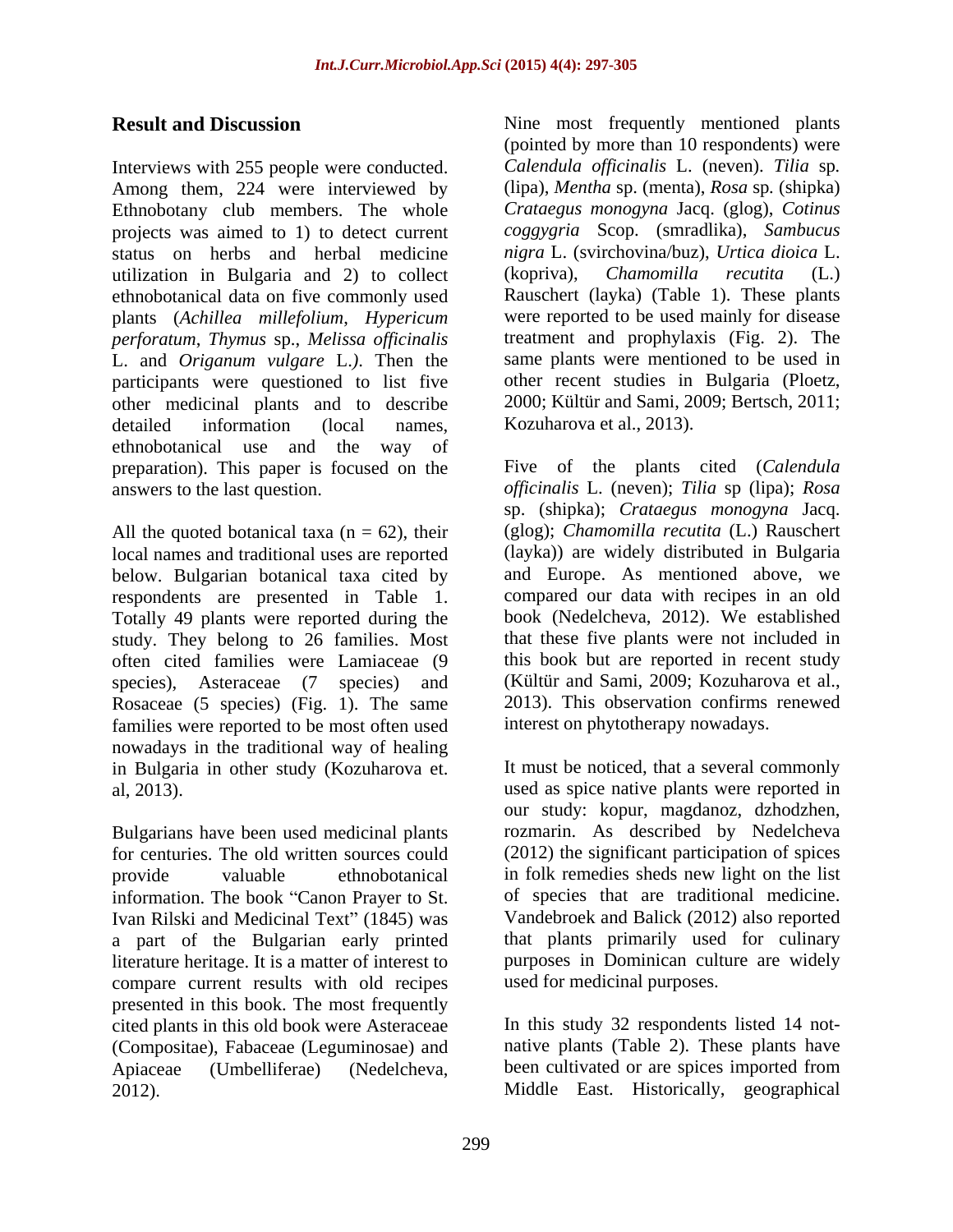locality of Bulgaria predict influence of (godzhi beri), Paullinia cupana Mart. other cultures. This influence obviously had (guarana), Panax L. (zhen-shen), Origanum *Pelargonium roseum* Willd. (indrishe), *Aloe* (maychin list), *Piper nigrum* L. (cheren

non-native plants were listed (*Ginkgo biloba*

an effect on ethnobotanical knowledge. It *majorana* L. (mayorana) and *Aspalathus*  must be noticed that 8 of them are *linearis* (Brum.f) Dahlg. (cheren chay)). mentioned in old Bulgarian recipes These plants were absent in old recipes (Nedelcheva, 2012): *Ocimum basilicum* L. (Nedelcheva, 2012). As described by Leonti (bosilek), *Salvia officinalis* L. (salviya), (2011) "Ethnobotanical studies should *vera* L. (aloe vera), *Zingiber officinale* Rosc. widespread as well as newly generated (dzhindzhifil), *Cassia acutifolia* Del. knowledge reported and introduced through piper) *Camellia sinensis* (L.) O. Kuntze The results of present study, in agreement (cheren chay). with the statement of Vandebroek and Medicinal plant knowledge evolves paradigm about loss of cultural plant historically within a specific social context. knowledge. On the other hand, in modern During the process of transmission, the society valuable plants could be used content of knowledge undergoes constant worldwide for disease prophylaxis and change and new interpretations (Haselmair treatment. The results of our survey showed and Pirker, 2014). In present study some the positive influence of easy access to Iocality of Bulgaria predict influence of (godzhi beri), *Paullinia cupana* Mart.<br>
other cultures. This influence obvionsly had (guarana), *Pauras* L. (zhen-shen, *Origanum*<br>
ann effect on ethnolotanical knowledge. It *maj* (Nedelcheva, 2012). As described by Leonti (2011) Ethnobotanical studies should differentiate between local knowledge and popular and scientific literature and media". Balick (2012), contradict the popular information nowadays.

| <b>Table.1</b> List of native plants used for ethnobotanical purposes |  |
|-----------------------------------------------------------------------|--|
|-----------------------------------------------------------------------|--|

| Family              | <b>Scientific name</b>                    | Local name                       | Respondents, Use<br>number $(\% )$ |                                                                                                                                         |
|---------------------|-------------------------------------------|----------------------------------|------------------------------------|-----------------------------------------------------------------------------------------------------------------------------------------|
| Anacardiaceae       | Cotinus coggygria Scop.                   | smradlika                        | 24 (9.41%)                         | prophylaxis; external washing; styptic;<br>gingivitis; wounds                                                                           |
| Apiaceae            | Anethum graveolens I                      | kopur                            | 4(1.57%)                           | stomache disorders; spice                                                                                                               |
|                     | Petroselinum crispum<br>(Miller) A.W.Hill | magdanoz                         | 2(0.78%)                           | high blood pressure; aphrodisiac                                                                                                        |
| Asteraceae          | Achillea millefolium                      | zhult ravnetsh                   | $1(0.39\%)$                        | no information                                                                                                                          |
|                     | Calendula officinalis L.                  | neven                            | $18(7.06\%)$                       | prophylaxis; nerve problems; stomache<br>disorders; ulcer; anti-inflammatory;<br>wounds; blood detoxification                           |
|                     | Carduus acanthoides I                     | magareshki trun                  | $3(1.18\%)$                        | prophylaxis; hemorrhoids; heart disorders                                                                                               |
|                     | Chamomilla recutita (L.)<br>Rauschert     | layka                            | 90 (35.29%)                        | prophylaxis; anti-inflammatory; stomache<br>disorders; common colds; soar throat;<br>gingivitis; eye inflammation; wounds;<br>cosmetics |
|                     | Cichorium intybus L                       | sinya zhluchka                   | $3(1.18\%)$                        | disease treatment; digestive stimulant                                                                                                  |
|                     | Taraxacum officinale Weber                | gluharche                        | 2(0.78%)                           | tonic; bile disorders                                                                                                                   |
|                     | Tussilago farfara L.                      | podbel                           | $3(1.18\%)$                        | cough                                                                                                                                   |
| <b>Brassicaceae</b> | Brassica nigra (L.) Koch                  | cheren sinap                     | 1(0.39)                            | bronchitis; arthritic pains                                                                                                             |
|                     | Capsella bursa-pastoris (L.)<br>Medicus   | ovcharska<br>torbichka           | 2(0.78%)                           | disease treatment                                                                                                                       |
| Caprifoliaceae      | Sambucus nigra L.                         | svirchovina/buz                  | 21 (8.24%)                         | prophylaxis; common colds; bronchitis;<br>cough; flu; immunostimulant                                                                   |
| Crassulaceae        | Sedum maximum (L.) Suter                  | debela mara,<br>golyama tlustiga | $1(0.39\%)$                        | wounds                                                                                                                                  |
| Ericaceae           | Arctostaphylos uva-ursi (L.)<br>Sprenger  | mecho grozde                     | 9(3.53%)                           | prophylaxis; urinary system                                                                                                             |
| Onagraceae          | Epilobium parviflorum                     | vurbovka                         | $1(0.39\%)$                        | urinary system                                                                                                                          |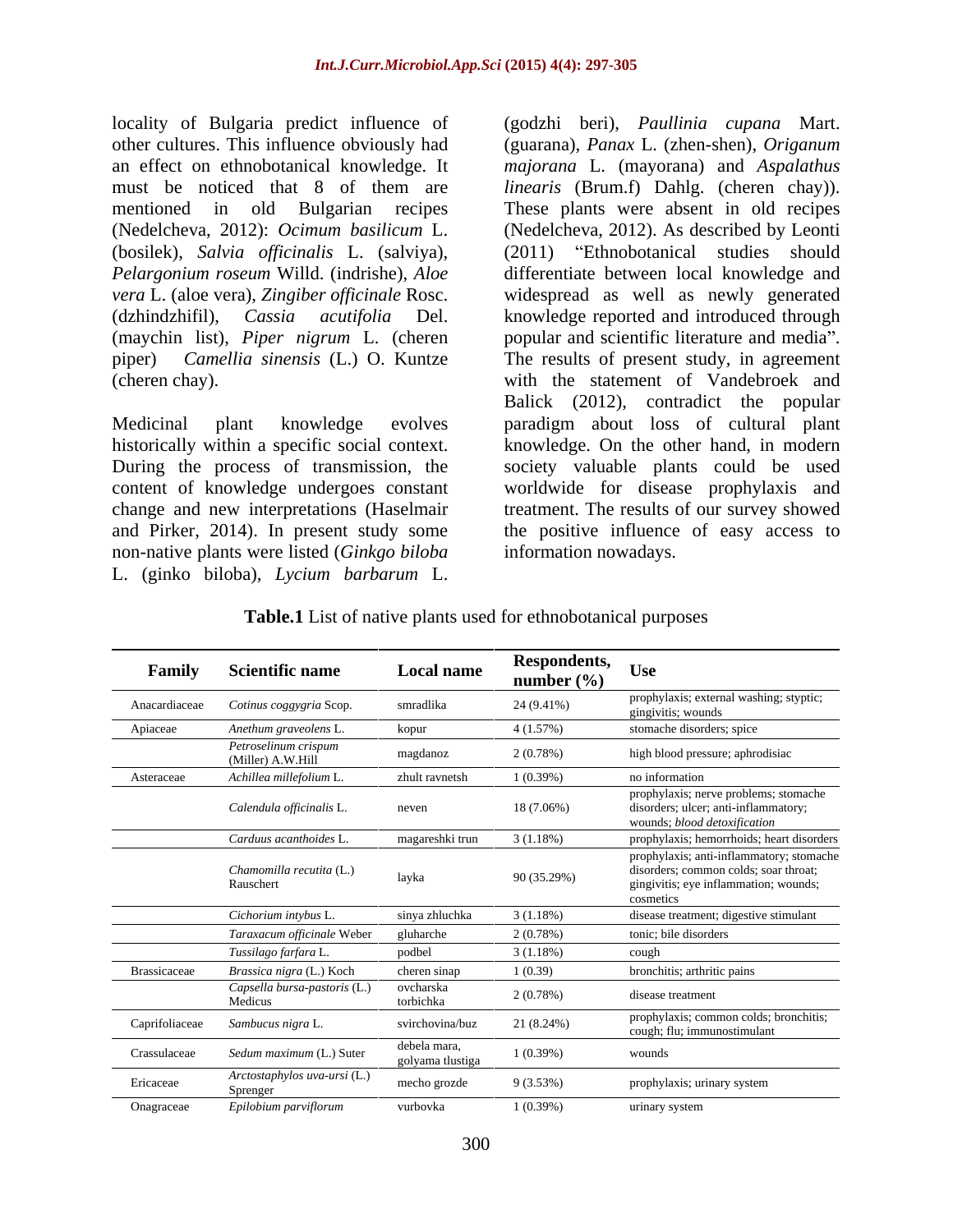|               | Schreber                                |                                     |              |                                                                                                                                          |
|---------------|-----------------------------------------|-------------------------------------|--------------|------------------------------------------------------------------------------------------------------------------------------------------|
| Fabaceae      | Melilotus officinalis (L.)<br>Pallas    | komuniga                            | 1(0.39%)     | prophylaxis                                                                                                                              |
|               | Trigonella foenum-graecum               | sminduh                             | 1(0.39%)     | spice                                                                                                                                    |
| Gentianaceae  | Centaurium erythraea Rafin              | cherven kantarion                   | 2(0.78%)     | hair loss; prophylaxis                                                                                                                   |
| Juglandaceae  | Juglans regia L                         | oreh                                | 2(0.78%)     | ulcer                                                                                                                                    |
| Lamiaceae     | Clinopodium vulgare L.                  | koteshka stupka                     | 3(1.18%)     | prophylaxis; immunostimulant;<br><i>detoxification</i> ; cancer                                                                          |
|               | Lavandula angustifolia Miller lavandula |                                     | 1(0.39%)     | spice; aromateraphy                                                                                                                      |
|               | Mentha sp.                              | menta                               | 71 (27.84%)  | cough; common colds; as a tonic;<br>stomache disorders; nerve disorders;<br>spice;                                                       |
|               | Mentha spicata L.                       | dzhodzhen                           | $3(1.18\%)$  | spice; diarrhea                                                                                                                          |
|               | Rosmarinus officinalis L                | rozmarin                            | 2(0.78%)     | spice; cosmetics                                                                                                                         |
|               | Satureja hortensis L.                   | chubritsha                          | $5(1.96\%)$  | spice                                                                                                                                    |
|               | Sideritis scardica Griseb.              | mursalski chay                      | 4(1.57%)     | prophylaxis; immunostimulant; common<br>colds                                                                                            |
|               | Teucrium chamaedrys L                   | podubiche                           | 1(0.39%)     | disease treatment                                                                                                                        |
| Malvaceae     | Malva sylvestris L.                     | kamilyak, slez                      | 1(0.39%)     | no information                                                                                                                           |
| Papaveraceae  | Chelidonium majus L.                    | zmiysko mlayko                      | 1(0.39%)     | warts                                                                                                                                    |
| Pinaceae      | Pinus sylvestris L.                     | byal bor (borovi<br>vruhcheta)      | 3(1.18%)     | prophylaxis; cough; respiratory disorders                                                                                                |
|               | Plantaginaceae Plantago major L.        | zhivovlek                           | 9(3.53%)     | wounds; stomache; cough; insects bite;<br>acne                                                                                           |
|               |                                         | shirokolist<br>zhivovlek            |              | prophylaxis; disease treatment                                                                                                           |
| Poaceae       | Elymus repens (L.) Gould.               | pirey                               | 1(0.39%)     | prophylaxis                                                                                                                              |
|               | Zea mays L.                             | tsharevitsha<br>(tsharevichna kosa) | 2(0.78%)     | prophylaxis; disease treatment                                                                                                           |
| Polygonaceae  | Rumex acetosa L.                        | kiseletsh                           | 1(0.39%)     | fresh breath                                                                                                                             |
|               | Rumex patientia L                       | lapad                               | 1(0.39%)     | foodstuff                                                                                                                                |
| Rhamnaceae    | Paliurus spina-christi Miller           | draka                               | 4(1.57%)     | cough                                                                                                                                    |
| Rosaceae      | Agrimonia eupatoria L.                  | kamshik                             | 5(1.96%)     | prophylaxis; tonic for strengthening the<br>body; detoxification                                                                         |
|               | Crataegus monogina Jacq.                | glog                                | 25 (9.80%)   | prophylaxis; nerve disorders; heart<br>disorders                                                                                         |
|               | Prunus spinosa L.                       | trunka                              | 2(0.78%)     | prophylaxis                                                                                                                              |
|               | <i>Rosa</i> sp.                         | shipka                              | 35 (13.73%)  | prophylaxis; common colds; vomiting;<br>diarrhea                                                                                         |
|               | Rubus idaeus L                          | malina                              | 1(0.39%)     | disease treatment                                                                                                                        |
| Rubiaceae     | Galium sp.                              | enyovche                            | 2(0.78%)     | prophylaxis; disease treatment                                                                                                           |
| Tiliaceae     | Tilia sp.                               | lipa                                | 101 (39.61%) | prophylaxis; paradontosis; sore throat;<br>common colds; bronchitis; inhalation;<br>kidney disorders; sedative; as wool dye;<br>as aroma |
| Urticaceae    | Urtica dioica L.                        | kopriva                             | 17 (6.67%)   | urinary tract disorders; tonic for<br>strengthening the body; during spring;<br>anti anaemic; rheumatism; diabetes;<br>spice; foodstuff  |
| Valerianaceae | Valeriana officinalis L                 | dilyanka, valeriana                 | 6(2.35%)     | nerve disorders                                                                                                                          |
| Verbenaceae   | Verbena officinalis L.                  | vurbinka                            | 1(0.39%)     | internal organ disorders                                                                                                                 |
|               | Zygophyllaceae Tribulus terrestris L.   | babini zubi                         | 1(0.39%)     | anticholesterol plant                                                                                                                    |

### *Int.J.Curr.Microbiol.App.Sci* **(2015) 4(4): 297-305**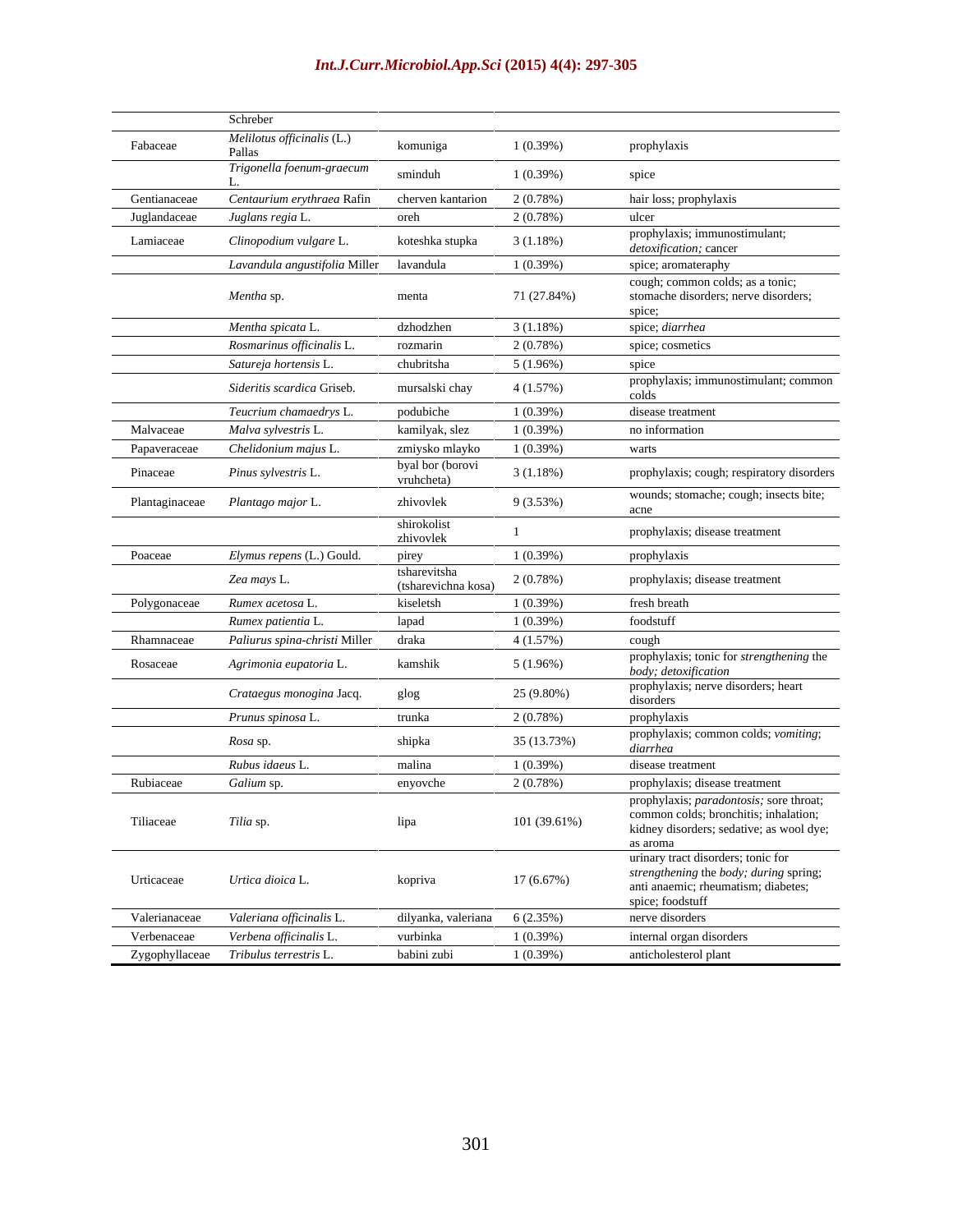| <b>Scientific name</b>           | Local name   | Respondents, $n$ (%) | Use                  |
|----------------------------------|--------------|----------------------|----------------------|
| Salvia officinalis L.            | salviya      | 6(2.35)              | prophylaxis; soar    |
|                                  |              |                      | throat; cough; spice |
|                                  |              |                      | prophylaxis;         |
| Pelargonium roseum Willd.        | indrishe     | 4(1.57)              | cough; foodstuff     |
|                                  |              |                      | (jams)               |
| Ocimum basilicum L.<br>bosilek   |              | 11(4.31)             | prophylaxis;         |
|                                  |              |                      | sleeplessness; spice |
| Aloe vera L.                     | aloe vera    | 1(0.39)              | disease treatment    |
| Ginkgo biloba L.                 | ginko biloba | 1(0.39)              | prophylaxis          |
| Lycium barbarum L.               | godzhi beri  | 1(0.39)              | prophylaxis          |
| Paullinia cupana Mart.           | guarana      | 1(0.39)              | prophylaxis          |
| Zingiber officinale Rosc.        | dzhindzhifil | 1(0.39)              | prophylaxis;         |
|                                  |              |                      | arthritis            |
| Panax L.                         | zhen-shen    | 1(0.39)              | prophylaxis          |
| Origanum majorana L.             | mayorana     | 1(0.39)              | spice                |
| Cassia acutifolia Del.           | maychin list | 1(0.39)              | anti constipation    |
| Aspalathus linearis (Brum.f)     | roybos       | 1(0.39)              | prophylaxis          |
| Dahlg.                           |              |                      |                      |
| Piper nigrum L.                  | cheren piper | 1(0.39)              | spice                |
| Camellia sinensis (L.) O. Kuntze | cheren chay  | 1(0.39)              | prophylaxis          |

**Table.2** List of not native plants used for ethnobotanical purposes

**Figure.1** Ranking families ( $n = 26$ ) according frequency of plant family members cited ( $n = 49$ )

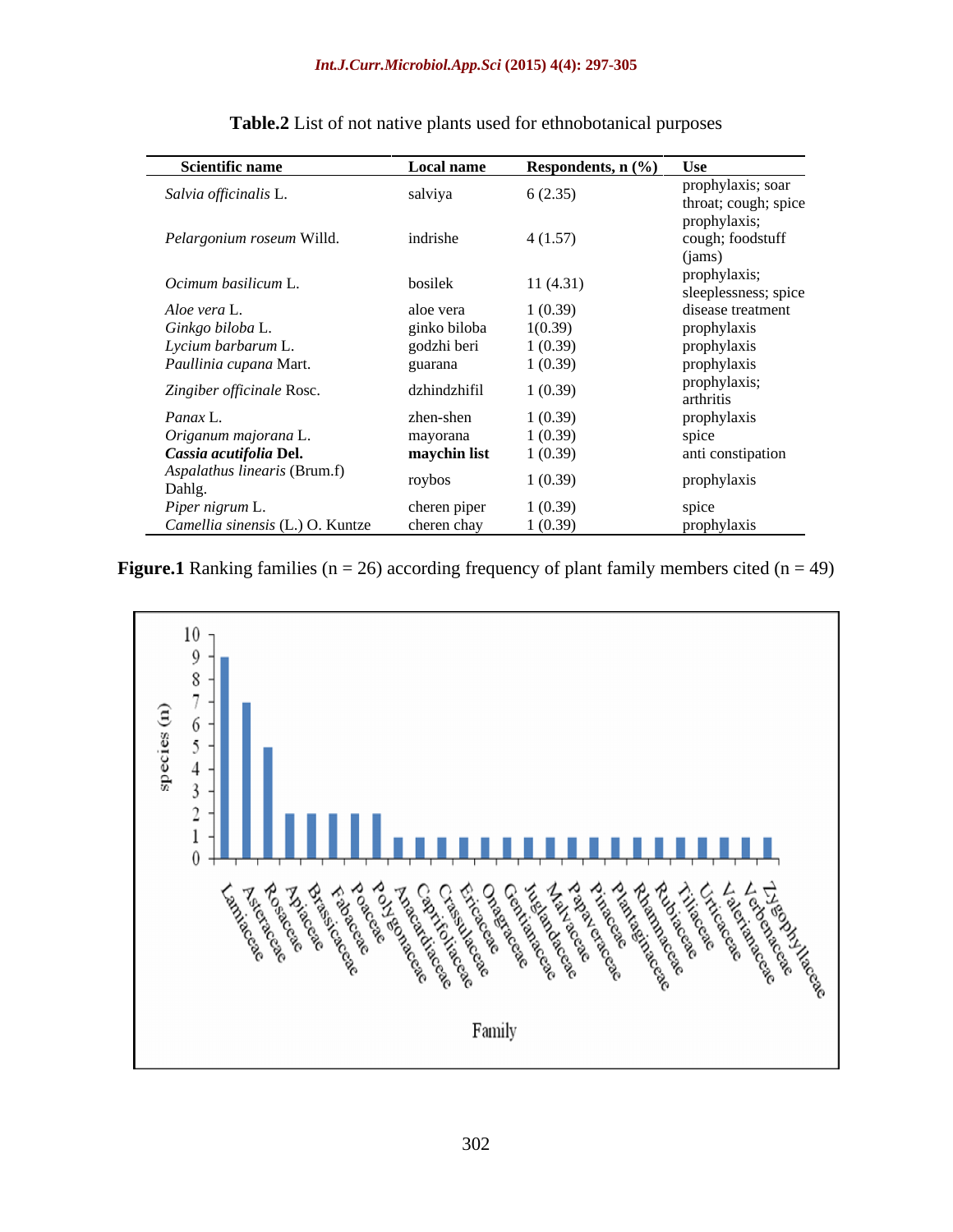

**Figure.2** Ethnobotanical use of nine most frequently cited plants

In present study participants were asked to The abundant information about Bulgarian describe the mode of plant utilization. Infusion was cited as the most common way this study is an evidence for the existence of of utilization. A high variability of doses was mentioned (data not shown). For Bulgaria. At the same time, the interest and example, 24% of respondents that use *Tilia* use of non-native plants display the impact sp. reported to use one bag of pharmaceutical tea form for a cup. On the development on herbal utilization nowadays. other hand, doses of crude herb varied from one "pinch" to one "handful" per liter.

This observation is of importance as an This work was supported by the "European indicative that herbal products, being natural, are generally considered to be safe. Development Operational Programme" It must be noticed that plants contain a under Grant [BG051PO001-3.3.06-0003] variety of secondary metabolites used as a and the Bulgarian Ministry of Education and chemical defense mechanism (Teixeira et al., 2003). Recently, a lot of studies reported that some of these bioactive compounds could affect adversely human health (Sousa and Viccini, 2011; Akaneme and Amaefule,<br>2012; Fatemeh and Khosro, 2012; Liman et Akaydin, G., I. Şimşek, Z.C. Arituluk, and al., 2012; Neelamkavil and Thoppil, 2014). These observations lead to necessity of estimation of potential toxicity of medicinal popularized especially in populations that rely on traditional medicine. Akaneme, F.I., and Amaefule, C.C. 2012.

botanical taxa reported by the participants in local knowledge of folk medicine in of globalization and socio-cultural

# **Acknowledgments**

Social Fund 2007-2013, Human Resources Development Operational Programme Scienceunder Grant [RD-08-213/10.03.2014].

## **References**

plants. The obtained data must be Turkish Journal of Biology, 37: 230- Akaydin, G., I. Şimşek, Z.C. Arituluk, and Yeşilada, E. 2013. An ethnobotanical survey in selected towns of the Mediterranean subregion (Turkey). 247.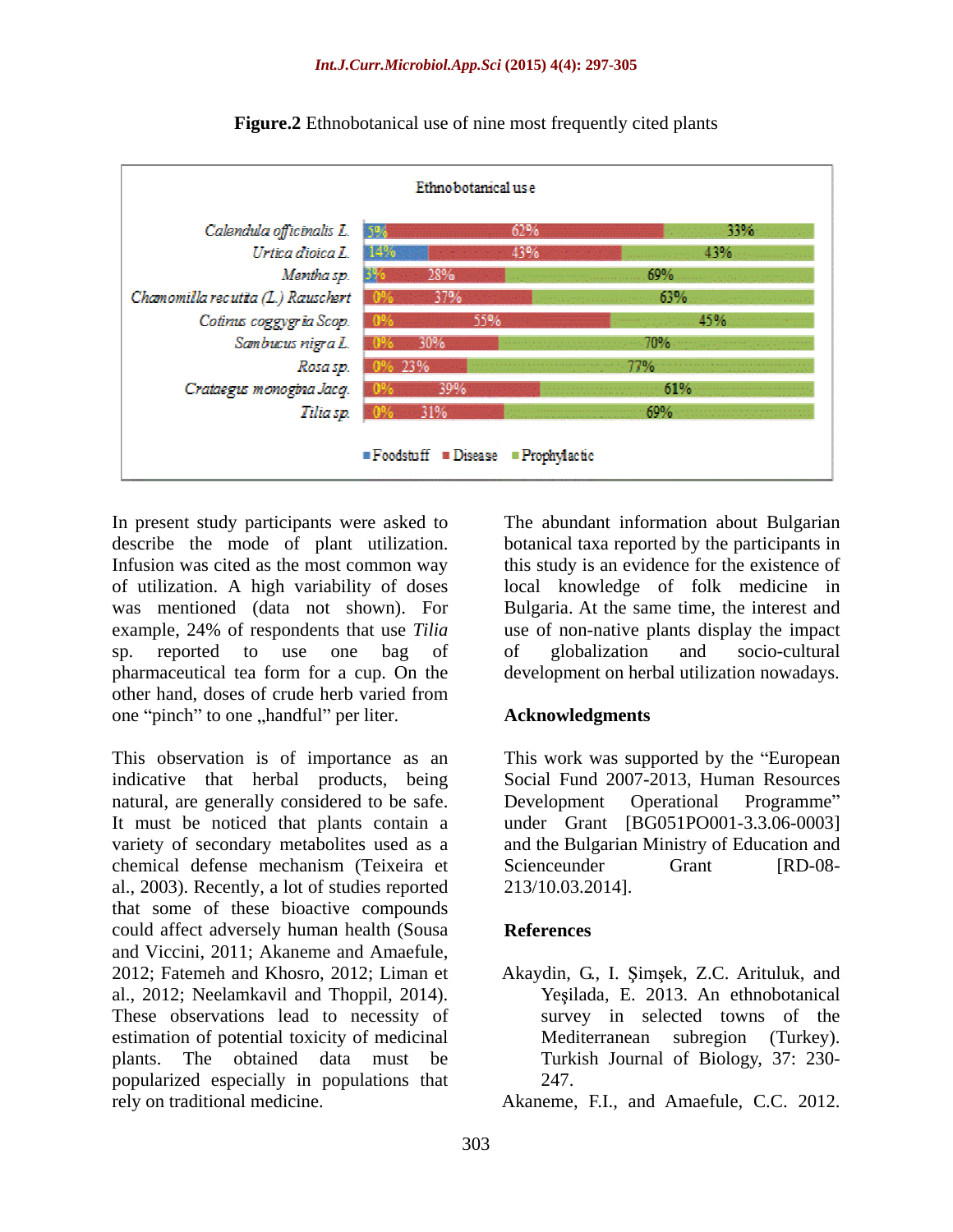Evaluation of the cytotoxicity and C.R. 2014. Personal networks: a tool

- Bertsch, C.A. 2011. An ethnobotanical Journal of Ethnobiology and survey of the economic and cultural
- Ceuterick, M., I. Vandebroek, B. Torry and
- Choudhary, K., M. Singh and Pillai, U. 2008.
- Colombo, M.L., S. Dalfrà and Scarpa, B.
- Dangol, D.R. 2011. Applied ethnobotany **Solutionary** Journal of Pharmacy and education and research in Nepal.
- De Boer, H.J. 2010. Local awareness of scarcity and endangerment of medicinal 6(2): 107-124. From the epotyosics) and the epotyosics) and the epotyosics) and the endomlog solution of the endomlog solution of the state of the state of the state of the state of the state of the state of the state of the state of th
- Dimitrova, D. and Raycheva, T. 2010. University - Plovdiv, Scientific works,
- 

genotoxicity of aqueous leaf extracts of for gaining insight into the transmission *Azadirachta indica* A. Juss using the of knowledge about food and medicinal Allium test. Journal of Medicinal Plants plants among Tyrolean (Austrian) Research, 6(22): 3898-3907. migrants in Australia, Brazil and Peru. Journal of Ethnobiology and Ethnomedicine, 10: 1.

- significance of non-timber forest Heinrich, M. 2003.Ethnobotany and Natural products in the southwest Rhodope Mountain region of Bulgaria, A Thesis, Master of Science, Michigan Diseases or a Better Understanding of Technological University. Indigenous Cultures? Current Topics in Products: The Search for New Molecules, New Treatments of Old Medicinal Chemistry, 3: 29-42.
- Pieroni, A. 2008. Cross-cultural Fatemeh, K. and Khosro, P. 2012. Cytotoxic adaptation in urban ethnobotany: The and genotoxic effects of aqueous root Colombian folk pharmacopoeia in extract *of Arctium lappa* on *Allium cepa*  London. Journal of Linn root tip cells. International journal Ethnopharmacology, 120: 342-359. of Agronomy and Plant Production, 3(12): 630-637.
- Ethnobotanical Survey of Rajasthan Ivancheva, S. and Stantcheva, B. 2000. An Update, American-Eurasian Journal Ethnobotanical inventory of medicinal of Botany, 1(2): 38-45. b plants in Bulgaria. Journal of plants in Bulgaria. Journal of Ethnopharmacology, 69(2): 165-172.
- 2012. Scientific Evidence of Kozuharova, E., H. Lebanova, I. Getov, N. Ethnobotanical and Mediterranean Benbassat and Napier, J. 2013. Knowledge of Food- and Well-Being Descriptive study of contemporary Plants. J. Pharm. Sci. & Res., 4(1): status of the traditional knowledge on 1662-1671. medicinal plants in Bulgaria. African status of the traditional knowledge on Journal of Pharmacy and Pharmacology, 7(5): 185-198.
- Journal of international development Kültür, Ş. and Sami, S.N. 2009. Medicinal and cooperation, 18(1): 123-132. plants used in Isperih (Razgrad- Bulgaria) District. Turk J. Pharm. Sci., 6(2): 107-124.
- plants in Roussenski Lom Natural Park Leonti, M. 2011. The future is written: in Northern Bulgaria. In: Pardo-de- Impact of scripts on the cognition, Santayana, M., Pieroni, A., R.K. Puri, selection, knowledge and transmission (Eds). Ethnobiology in the New Europe. Berghahn Books, New York – implications for ethnobotany and Oxford. by the ethnopharmacology. Journal of of medicinal plant use and its implications for ethnobotany ethnopharmacology. Journal of Ethnopharmacology, 134: 542-555.
- Ethnobotany and Modern Agrarian Leporatti, M.L. and Ivancheva, S. 2003. Education in Bulgaria. Agricultural Preliminary comparative analysis of LV(2) :333-338. medicine of Bulgaria and Italy. Journal medicinal plants used in the traditional of Ethnopharmacology, 87: 123-142.